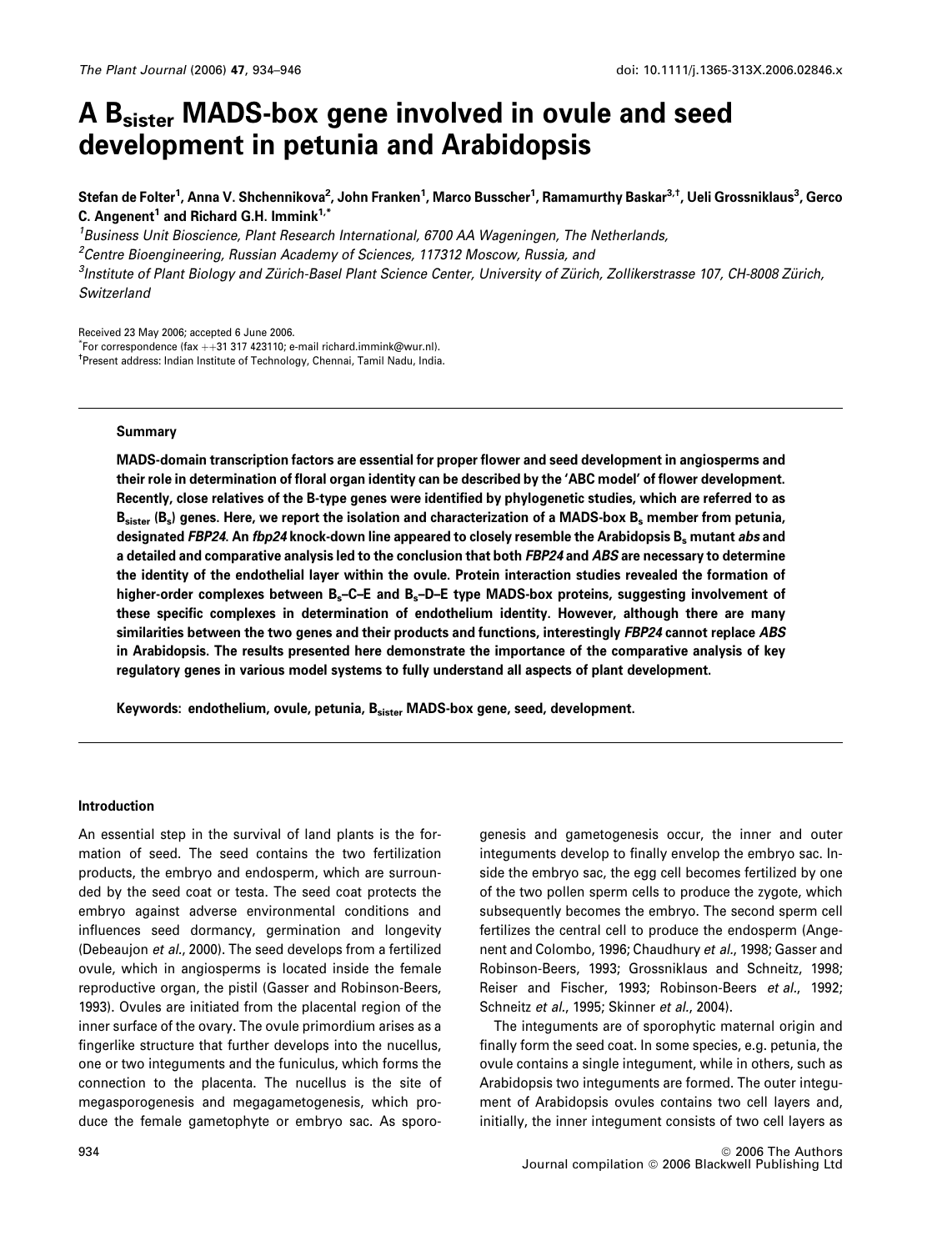well. Around the four-nuclear embryo sac stage, the inner layer of the inner integument gives rise to a third layer, referred to as the integumentary tapetum or endothelium, which is in direct contact with most of the embryo sac. The endothelium is characterized by cells with a compact appearance, which are regularly cube-shaped, have very little or no vacuolization and distinct staining properties (Bowman *et al.*, 1991; Haughn and Chaudhury, 2005; Robinson-Beers *et al.*, 1992; Schneitz *et al.*, 1995). Functionally, the endothelium is thought to play a role in protection and nourishment of the embryo (Kapil and Tiwari, 1978).

In the last decade, several mutants have been identified affecting ovule formation, identity and integument development (for reviews see Angenent and Colombo, 1996; Gasser *et al.*, 1998; Grossniklaus and Schneitz, 1998; Schneitz *et al.*, 1998; Skinner *et al.*, 2004). The molecular control of ovule identity is well-studied in petunia and Arabidopsis (reviewed in Skinner *et al.*, 2004). In petunia, the MADS-box genes *FLORAL BINDING PROTEIN7* (*FBP7*) and *FBP11*, probably fully redundant, are necessary for ovule identity (Angenent *et al.*, 1995; Colombo *et al.*, 1995) and proper seed development (Colombo *et al.*, 1997). Simultaneous downregulation of *FBP7* and *FBP11* by co-suppression resulted in plants with carpeloid structures in positions where normally ovules develop. Furthermore, the less severe *fbp7*/*fbp11* knockdown lines revealed premature degeneration of endothelial cells during late seed development, which resulted in degeneration of the endosperm, though still producing viable seeds (Colombo *et al.*, 1997). All these observations have led to the postulation of an extended ABC model of floral organ development (Coen and Meyerowitz, 1991) with a D-function for ovule formation (Colombo *et al.*, 1995). In Arabidopsis, the D-function is represented by *SEEDSTICK* (*STK*), which promotes ovule identity redundantly with the *SHATTERPROOF* (*SHP1/2*) genes (Favaro *et al.*, 2003; Pinyopich *et al.*, 2003). Ovule and seed development was completely disrupted in the *stk shp1 shp2* triple mutant and some ovules were converted to leaf-like or carpel-like structures (Pinyopich *et al.*, 2003). Furthermore, it was concluded that the C-type gene *AG* acts partially redundantly with *STK* in ovule identity (Pinyopich *et al.*, 2003). Previous experiments also suggested the involvement of *AG* in ovule identity, because in *ap2* mutants ectopic ovule formation was observed, and some of these ovules developed into carpeloid structures (Western and Haughn, 1999). The number of ovules converted into carpeloid structures increases in *ap2 ag* double mutants and even more in *ap2 stk ag* triple mutants, with the strongest loss of ovule identity in *ap2 stk shp1 shp2* quadruple mutants (Pinyopich *et al.*, 2003). Furthermore, carpeloid structures never showed ovule formation in the *ag-3* mutant upon ectopic *STK* expression (Favaro *et al.*, 2003). Furthermore, in the *SEP1*/ *sep1 sep2 sep3* mutant affecting the E-function, ovules revealed homeotic transformations as seen in *stk shp1 shp2* mutants (Favaro *et al.*, 2003). Based on protein interaction studies it was proposed that AG and SEP form a stable higher-order complex together with STK or one of the SHP proteins, and that each of these complexes is probably sufficient to promote ovule identity (Favaro *et al.*, 2003).

Recently, the *transparent testa16* (*tt16*) mutant was described (Debeaujon *et al.*, 2003; Nesi *et al.*, 2002), in which the MADS-box gene encoding ARABIDOPSIS BSISTER (ABS) was disrupted (Becker *et al.*, 2002). The *tt16*/*abs* mutant was identified based on altered seed pigmentation and revealed a lack of proanthocyanidin (PA) accumulation in the endothelium. Furthermore, endothelial cells showed an abnormal cell shape, which led to the conclusion that *TT16*/*ABS* is involved in endothelium development (Nesi *et al.*, 2002). The *ABS* gene is a member of the B<sub>sister</sub> (B<sub>s</sub>) subfamily of MADS-box genes, which was designated as  $B<sub>sister</sub>$  after phylogenetic studies (Becker *et al.*, 2002). This subfamily is related to the B-type floral homeotic genes, such as *APET-ALA3* (*AP3*) and *PISTILLATA* (*PI*) in Arabidopsis, which are required for petal and stamen identity (Goto and Meyerowitz, 1994; Jack *et al.*, 1992). It has been suggested that the B and B<sup>s</sup> gene lineages were generated by a duplication of an ancestral gene before the divergence of gymnosperm and angiosperm lineages 300 Ma (million years ago), but after the separation of the fern lineage 400 Ma (Becker *et al.*, 2002; Stellari *et al.*, 2004). Interestingly, B<sub>s</sub> genes are predominantly expressed in female floral organs, in contrast to the Btype genes (Becker *et al.*, 2002).

In this study, we report the isolation and characterization of a MADS-box B<sup>s</sup> member from petunia, designated *FBP24*. An *fbp24* knock-down line obtained by co-suppression, closely resembles the Arabidopsis B<sup>s</sup> *abs* mutant. A detailed and comparative analysis is presented, which led to the conclusion that both *FBP24* and *ABS* are necessary for proper endothelium development. Nevertheless, *FBP24* failed to complement the Arabidopsis *abs* mutant, indicating divergence of the supposed orthologous genes in these two angiosperm species.

# **Results**

# *Petunia* FBP24 *isolation and sequence analysis*

A petunia ovary-specific cDNA expression library was screened by the yeast two-hybrid GAL4 system with FBP11 (Angenent *et al.*, 1995; Colombo *et al.*, 1995) as bait to identify interacting partners for this ovule-specific MADSdomain protein (Immink *et al.*, 2002). One of the interacting partners identified was a truncated MADS-domain protein, designated FLORAL BINDING PROTEIN 24 (FBP24). Subsequently, the full-length open reading frame (ORF) of *FBP24* was cloned by PCR, using plasmid DNA from the ovary cDNA library as template. The *FBP24* cDNA encodes a putative protein of 268 amino acids that, based on phylo-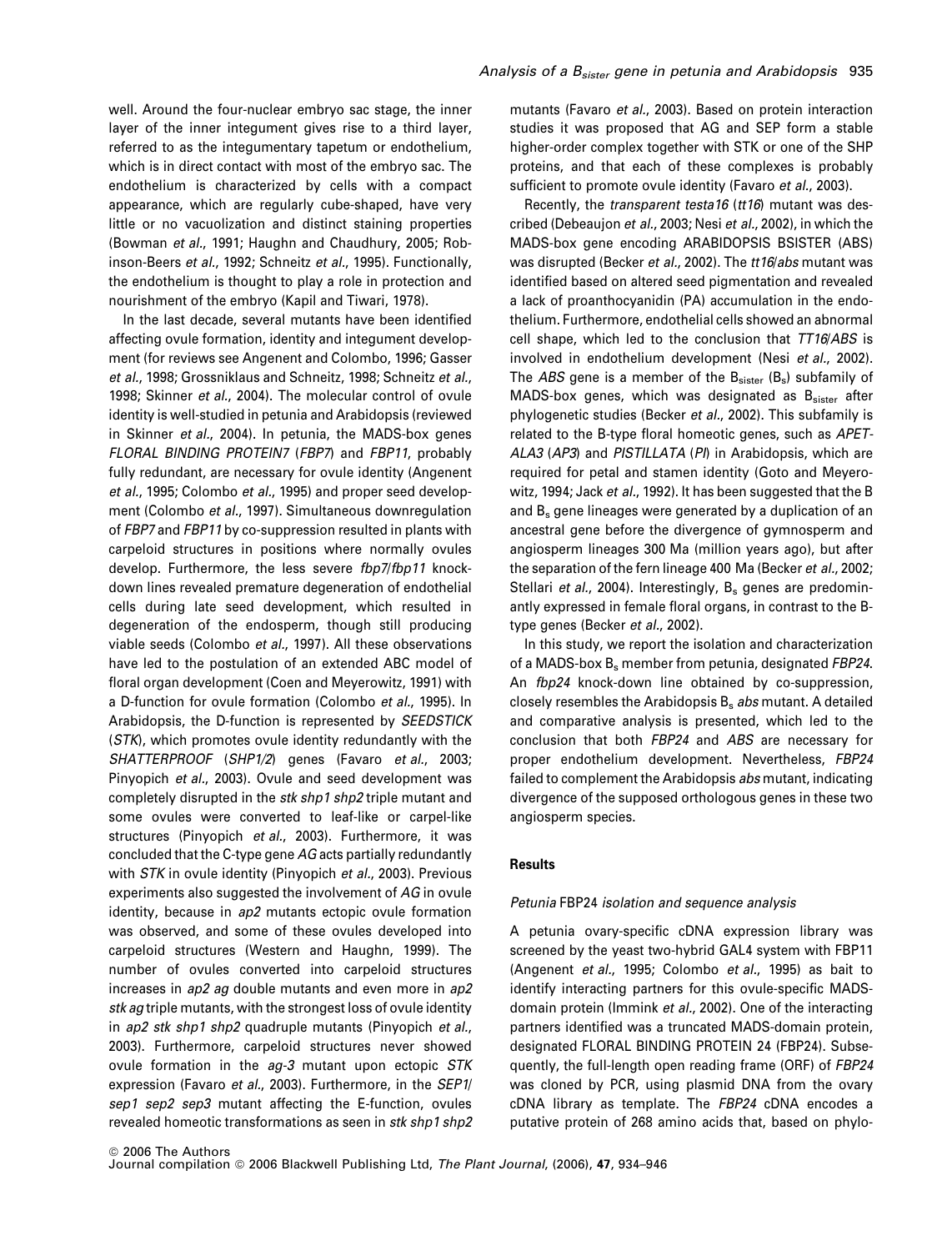

Figure 1. Phylogenetic tree based on an alignment of full-length MADSdomain proteins from *Petunia hybrida* and *Arabidopsis thaliana*. Petunia proteins are given in bold and bootstrap values are given next to the branches. The various classes of homeotic genes are indicated with the relevant letter, according to the ABC model.

genetic analysis, belongs to the B<sub>sister</sub> (B<sub>s</sub>) subfamily of MADS-domain proteins (Figure 1), as described previously (Becker *et al.*, 2002).

# FBP24 *expression analysis in wild-type petunia*

Northern blot hybridization experiments were performed to analyze the expression of *FBP24* in wild-type petunia plants (variety W115). RNA was isolated from various organs and hybridized to a specific *FBP24* cDNA fragment lacking the conserved MADS-box region. *FBP24* expression was detected in the ovary of wild-type petunia only, and its expression decreases slowly after pollination (Figure 2a,b). No expression was detected in vegetative tissues or other floral organs. In addition, *in situ* hybridization experiments were performed to obtain a more detailed picture of the *FBP24* expression pattern. A specific hybridization signal was visible in very young ovule primordia (Figure 2c), and slightly later in development in the nucellus and the integument of the developing ovule (Figure 2d). During late ovule and seed development *FBP24* expression was restricted to the endothelium (Figure 2e,f). This expression closely resembles the expression patterns of the D-type ovule identity genes *FBP7* and *FBP11*, which are also MADS-domain family members



Figure 2. *FBP24* expression analyses by Northern blot (a, b) and *in situ* hybridization (c–f) in wild-type petunia W115 plants.

(a) *FBP24* expression analyzed in different tissues: L, leaf; FL, flower; Sp, sepal; P, petal; St, stamen; Sty, style; Sti, stigma; Ov, ovary.

(b) *FBP24* expression analyzed in ovaries at different time points (0, 1, 3, 5 and 10 days) after pollination (DAP).

(c)–(f) *FBP24* expression during ovule development: (c) expression in young ovule primordia, (d) nucellus and integument expression, (e, f) expression becomes restricted to the endothelium in mature ovules. p, ovule primordia; i, integument; nu, nucellus; ov, ovule; en, endothelium.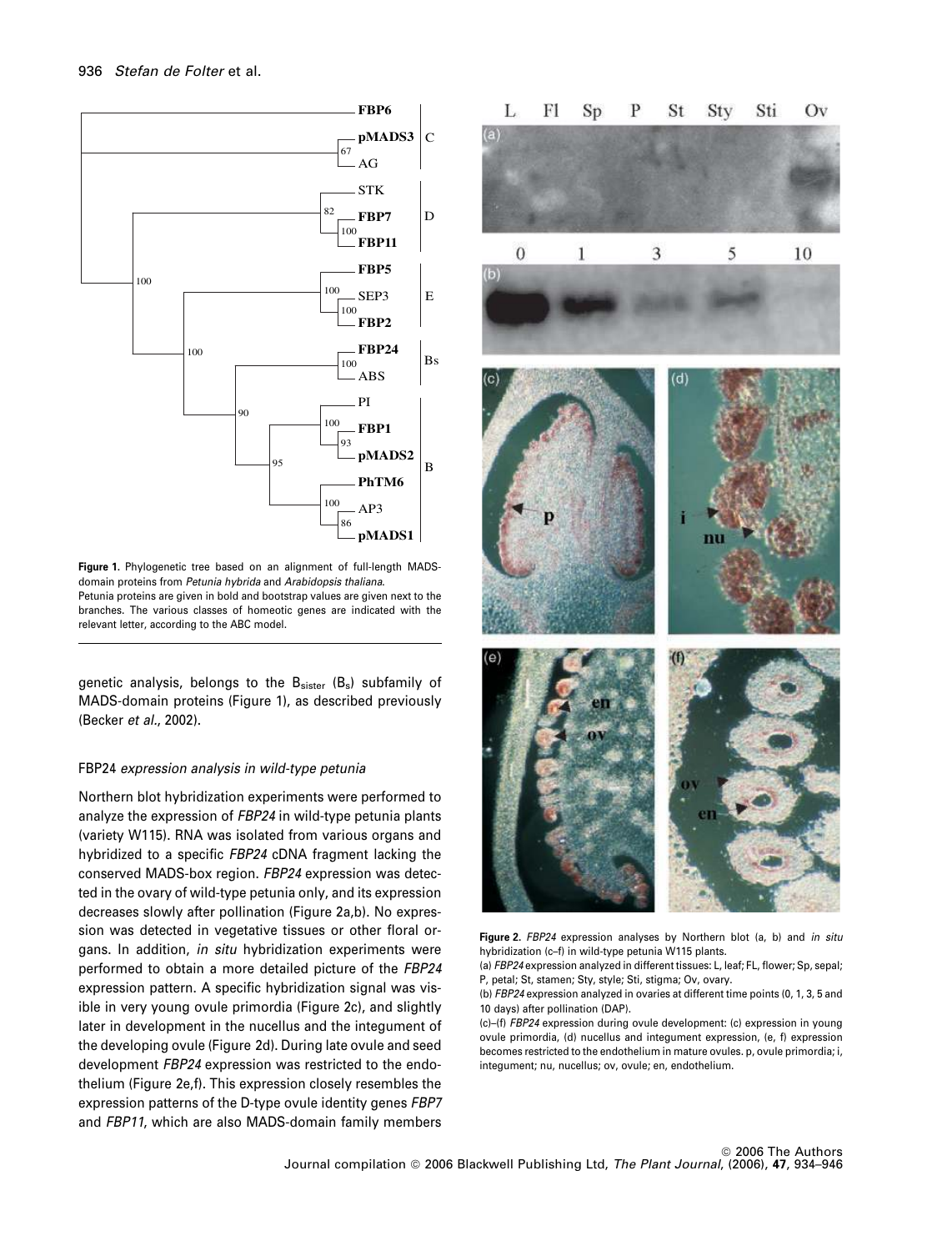and are necessary for proper ovule development, but deviate with respect to the early nucellus expression (Angenent *et al.*, 1995; Colombo *et al.*, 1997). The observed expression pattern of *FBP24* and the similarity with the expression patterns of *FBP7* and *FBP11* suggest a role for *FBP24* in ovule development.

# *Functional analysis of* FBP24

To investigate the function of *FBP24* in petunia we analyzed a *dTph1* transposon insertion mutant, which was identified in a reverse-genetics screen (Vandenbussche *et al.*, 2003). The transposon insertion was located 56 nucleotides downstream the start codon in the MADS-box, and due to this various in-frame stop codons were introduced. Phenotypic analysis of this presumed knock-out mutant did not reveal any alterations in development, which can probably be explained by functional redundancy. Therefore, an overexpression/co-suppression approach was taken, to gain more insight in the function of *FBP24*. With this aim, a construct was made with the full-length *FBP24* cDNA under control of the 35S CaMV promoter, which was introduced in the *Petunia hybrida* line W115 by *Agrobacterium*-mediated transformation (Angenent *et al.*, 1993). Seventeen independent transgenic petunia plants were generated and examined for morphological alterations and *FBP24* expression levels. Northern blot analysis with total RNA from leaf tissue revealed only one plant (pGD614#13) with ectopic *FBP24* expression (Figure S1), although this plant did not show any obvious morphological alterations. However, two other plants (pGD614#2 and pGD614#8) produced seed pods with a dramatic reduction in seed number and the few seeds produced were not fully round and had an altered seed color (Figure 3a–f). These two plants were subjected to more detailed molecular and phenotypic analyses. Northern blot analysis was performed with RNA isolated from ovaries of plants #2 and #8, and instead of increased *FBP24* expression no *FBP24* hybridization signal was detectable (Figure S1). This indicates that silencing had occurred in these plants most likely due to co-suppression, which possibly caused the poor seed-set phenotype. Subsequently, segregation analyses were performed using offspring plants of these two independent *fbp24* knock-down lines and a perfect linkage was observed between the reduced seed-set phenotype and silencing of the *FBP24* gene (Figure S1). Notably, these phenotypic changes were not observed in the *fbp24 dTph1* insertion line, which suggests that *FBP24* functions redundantly with other genes that are simultaneously suppressed in the *fbp24* knock-down lines. However, a Southern blot hybridization under low-stringency conditions revealed that *FBP24* is present as a single copy gene and that very similar MADS-box genes do not exist in the petunia genome (Figure S2). Because we used a full-length construct to generate the knock-down lines, the phenotype could also be

the result of suppression of other related MADS-box containing genes. Therefore, we analyzed, by Northern hybridization, whether the expression levels of other MADS-box genes were altered in the *fbp24* knock-down lines. Taking the complete ORF of *FBP24* into account, the E-type gene *FBP2* (Angenent *et al.*, 1994; Ferrario *et al.*, 2003) and the Dtype genes *FBP7* and *FBP11* (Angenent *et al.*, 1995; Colombo *et al.*, 1997), are most similar in DNA sequence among the known petunia MADS-box genes, and these genes are strongly expressed in ovules. However, phylogenetic analysis classifies *FBP24* as a B<sub>s</sub> gene (Becker *et al.*, 2002) and hence, the B-type genes are also good candidates for downregulation in the *fbp24* knock-down lines. Of the petunia B-type genes *PhTM6* is the most closely related to *FBP24* at DNA sequence level and this gene is strongly expressed in the fourth whorl (Vandenbussche *et al.*, 2004). Despite the similarity in sequence between *FBP24* and *FBP2*/ *FBP7*/*FBP11* and the close phylogenetic relation between *FBP24* and *PhTM6*, no clear differences in expression levels of these genes were visible in the *fbp24* knock-down lines compared to the wild-type control (Figure S3). This demonstrates that these genes are not substantially affected, and therefore it is not likely that the obtained phenotype is related to the functioning of these genes. Based on the available sequence data, there is no other obvious candidate gene that is related to *FBP24* and that could act in a redundant fashion with *FBP24.*

# *Detailed analysis of the* fbp24 *knock-down lines in petunia*

To investigate whether the observed phenotype in the *fbp24* knock-down lines is due to a male or female defect we performed reciprocal crosses. When *fbp24* mutant pollen was used to pollinate wild-type petunia plants normal seed-set was observed. However, when wild-type pollen was used to pollinate the *fbp24* knock-down line a reduced seed-set was observed, demonstrating that the *fbp24* knock-down line is maternally impaired. Subsequently, we performed analine staining for callose to see whether unfertilized ovules of pGD614#2 and pGD614#8 plants develop normally and whether wild-type pollen tube growth was affected upon pollination of the knock-down plants. These analyses revealed that the ovules had a normal callose deposition and that pollen tubes grew normally and were able to reach the ovules (data not shown). Nevertheless, only a few ovules developed into a viable seed, while the majority degenerated shortly after pollination. To unveil the cause of ovule degeneration, we performed histological analysis on mature ovules from the *fbp24* knock-down lines and compared them to the wild type (Figure 3g–i). Mature ovules [0 day after pollination (DAP)] from wild-type petunia plants contain an endothelial layer, which is the innermost layer of the single integument, and is thought to serve as a feeding layer. The endothelial cells are regularly shaped and appear dark blue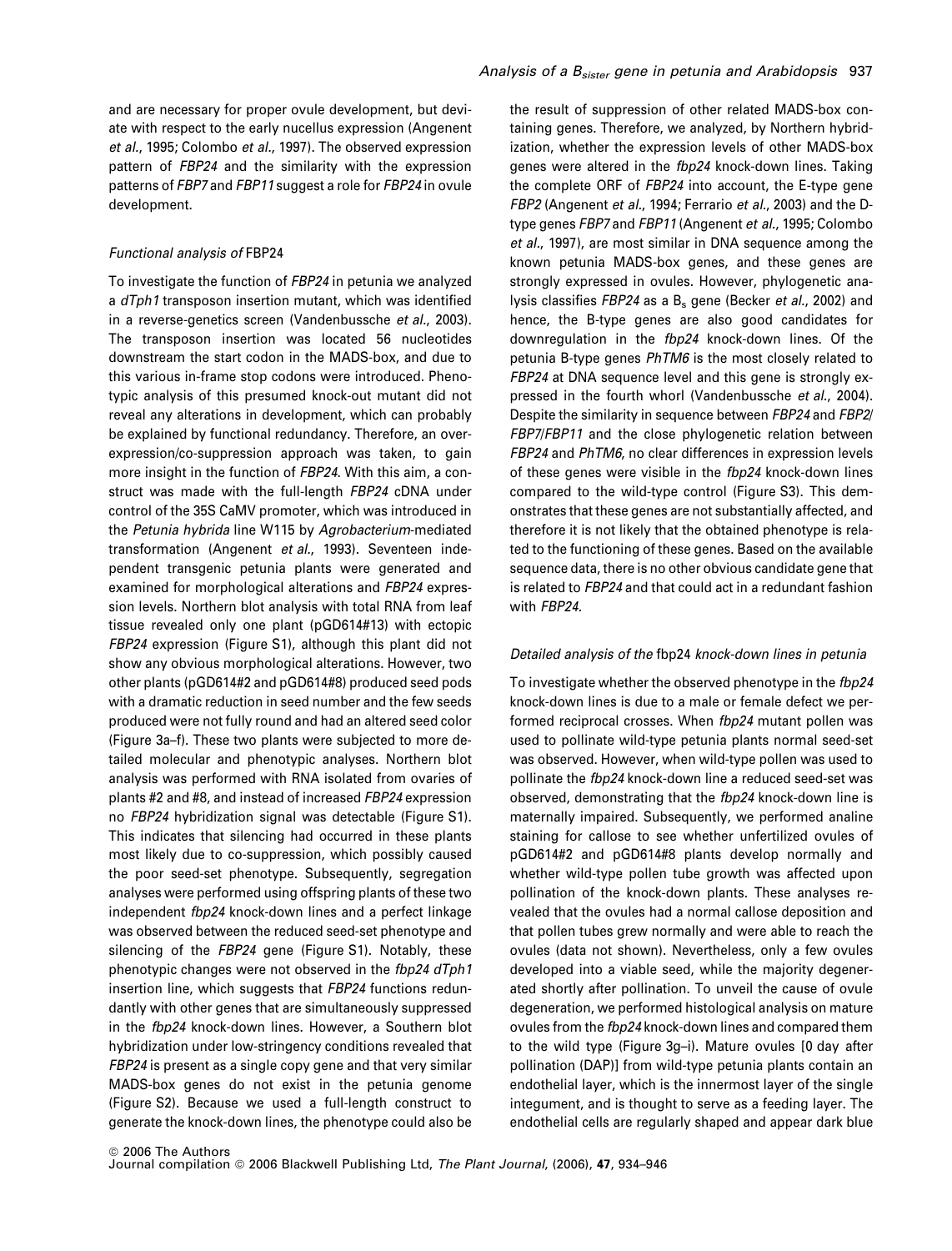

Figure 3. Morphological and histological analyses of the *fbp24* knock-down line versus wild-type petunia W115 plants.

(a, c) Phenotype of a wild-type petunia ovary with developing seeds (8 DAP) versus the altered phenotype of the *fbp24* knock-down line (8 DAP) (b, d).

(e) Seed phenotype of wild-type petunia plants versus the altered phenotype of the *fbp24* knock-down line (f).

(g) Sections of wild-type petunia ovules at 4 DAP versus sections of ovules of the *fbp24* knock-down line at 4 DAP (h).

(i) Ovules of the *fbp24* knock-down line at 0 DAP. In the left ovule the embryo sac is completely absent.

(j) Detection of proanthocyanidins with vanillin staining in developing seeds (6 DAP) of a wild-type petunia plant versus the *fbp24* knock-down line (k); arrows indicate normal developing seeds in the *fbp24* knock-down line. en, endothelium.

upon staining with toluidine blue, which marks the presence of phenolic compounds. In contrast, ovules of the *fbp24* knock-down line did not contain this regularly shaped inner cell layer (the endothelium) and hence lacked the dark blue staining pattern. Moreover, the embryo sac is occasionally completely absent, which resulted in less round-shaped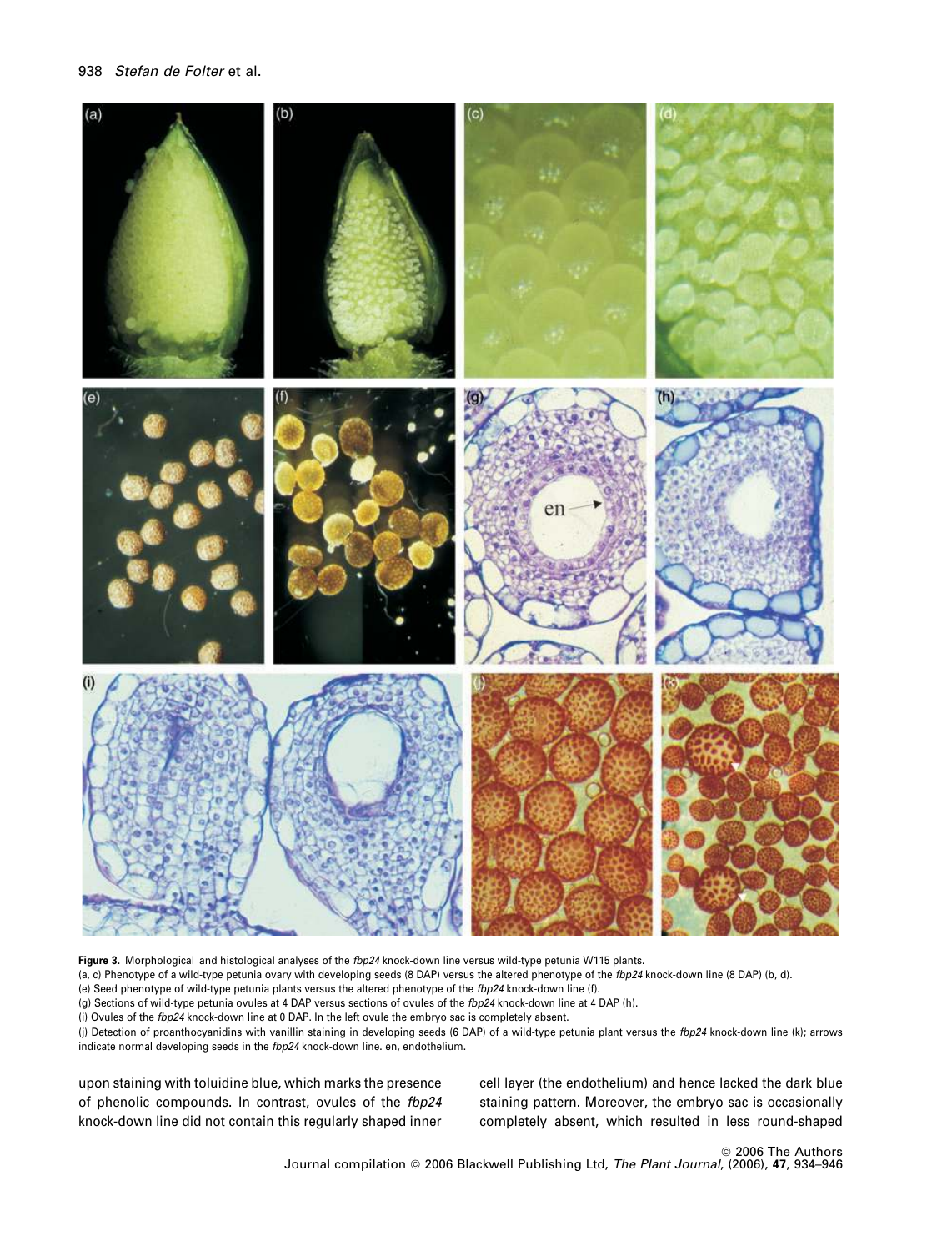ovules (Figure 3i). This effect on embryo sac formation might be indirect and caused by aberrant endothelium development, eventually giving rise to completely degenerated ovules.

In Arabidopsis, PAs accumulate in the endothelium, which becomes part of the seed coat. During seed maturation, these compounds give rise to the brown color after oxidation (Devic *et al.*, 1999). To detect the presence of PAs in ovules of wild-type and the *fbp24* knock-down lines, vanillin staining was performed. Vanillin staining results in a dark red color when PAs are present (Gardner, 1975; Kristensen and Aastrup, 1986). An entire ovary of the *fbp24* knock-down line was assayed and revealed the presence of PAs. Interestingly, there was no visible difference in the staining pattern between the degenerated ovules or the few developing seeds of the *fbp24* knock-down lines and wildtype ovules and seeds (Figure 3j,k). This suggests that the endothelial layer in petunia is not the only layer where PAs accumulate; this in contrast to Arabidopsis where PAs accumulate exclusively in the endothelium (Debeaujon *et al.*, 2001; Devic *et al.*, 1999). Furthermore, it suggests that *FBP24* does not have an effect on PA accumulation in other cell layers of the petunia ovule/seed.

# *Detailed analysis of the Arabidopsis* abs *mutant*

Because the previously described B<sup>s</sup> MADS-box *tt16*/*abs* mutant (Nesi *et al.*, 2002) has a phenotype closely resembling that of the *fbp24* knock-down lines described here, and because of the high level of similarity at sequence level (Figure 1), we decided to reanalyze the *abs* mutant in more detail. For these analyses we used a new allele for the *abs* mutant (see Experimental procedures), called *tt16-6* according to conventional nomenclature (Kaufmann *et al.*, 2005; Nesi *et al.*, 2002). The *abs* mutant showed an altered seed pigmentation pattern due to a lack of PAs in the endothelium and, furthermore, the inner cell layer of the inner integument showed an abnormal cell shape (Figure 4), which confirms previously reported data (Debeaujon *et al.*, 2003; Nesi *et al.*, 2002).

Expression analyses revealed expression of *ABS* in reproductive organs, in buds, flowers and seed (Becker *et al.*, 2002; Nesi *et al.*, 2002; Parenicová *et al.*, 2003), and the *ABS* transcript appeared to accumulate during seed development (de Folter *et al.*, 2004; Hennig *et al.*, 2004). Nevertheless, its expression is very low or restricted, because *in situ* hybridization experiments failed to detect any expression (data not shown). Furthermore, a promoter GUS fusion did not result in any detectable expression under normal growth conditions (data not shown), which is consistent with the low expression levels of *ABS* reported previously (Becker *et al.*, 2002). However, based on the Arabidopsis *tt16/abs* phenotype (Nesi *et al.*, 2002) and expression of the B<sup>s</sup> genes from antirrhinum (*DEFH21*, Becker *et al.*, 2002) and



Figure 4. Morphological and histological analyses of the *abs* mutant versus wild-type Arabidopsis plants.

(a) Seed color phenotype of a wild-type Arabidopsis plant versus the homozygous *abs* mutant (b).

(c) GUS detection of the ET447 enhancer detector line in a developing seed of a wild-type Arabidopsis plant versus the homozygous *abs* mutant (d).

(e) Toluidine stained section of a developing seed of a heterozygous *abs* mutant versus a homozygous *abs* mutant (f). en, endothelium.

petunia (*FBP24*, this study) it seems that the *ABS* gene is specifically expressed in and is important for the endothelial layer.

To further investigate the endothelial cell layer, which is affected in the *abs* mutant, we used an enhancer detector line (ET447) that shows specific expression in the endothelium of ovules and developing seeds. Analysis of ET447 expression in the *abs* T-DNA insertion mutant showed that endothelial expression was lost in a homozygous *abs* background (Figure 4c,d). This strongly indicates that the endothelial layer is either absent or, alternatively, that the identity of this cell layer is changed. Subsequently, we determined the number of cell layers in the integuments to determine whether the endothelial layer is lost or transformed into a cell layer with another identity. The five integumental cell layers, with the innermost layer normally developing as the endothelium, were all present in the homozygous *abs* mutant, but they lacked the endothelial characteristics typical for the innermost layer. Determining the number of cell layers in the ovules of petunia is very difficult, but a similar change in identity of the endothelial layer as observed in the *abs* mutant also occurs in the *fbp24* knock-down lines.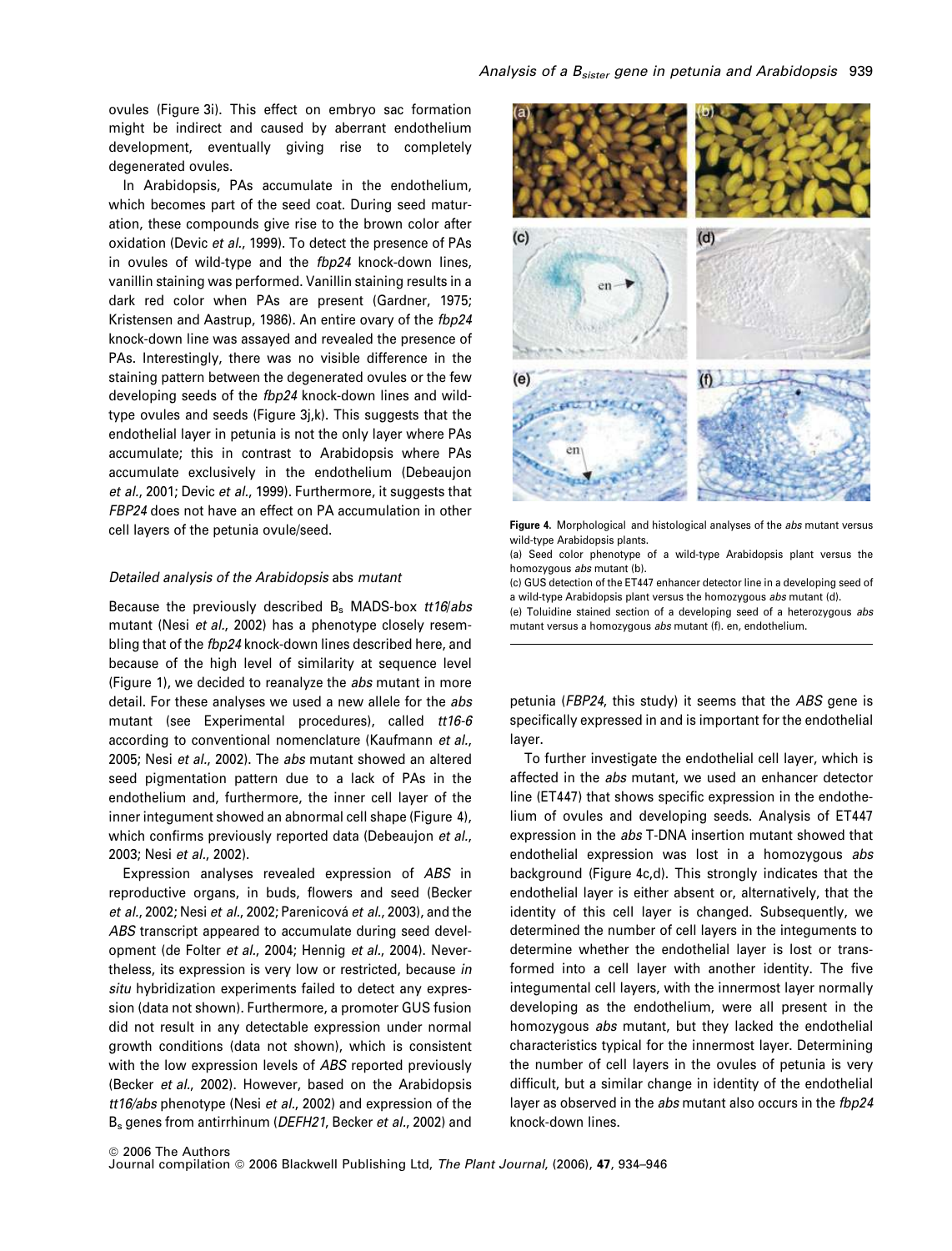| Combination    | pAD-GAL4     | pRED             | pBD-GAL4         | Interaction | Complex         |
|----------------|--------------|------------------|------------------|-------------|-----------------|
| 1              | <b>FBP24</b> | FBP2AC           | FBP7             | 士           | $B_s - E - D$   |
|                | <b>FBP24</b> |                  | FBP7             |             |                 |
|                |              | FBP2AC           | FBP7             | -           |                 |
| $\overline{2}$ | <b>FBP24</b> | FBP2AC           | <b>FBP11</b>     | $\pm$       | $B_s - E - D$   |
|                | FBP24        |                  | FBP11            |             |                 |
|                |              | FBP2AC           | <b>FBP11</b>     |             |                 |
| 3              | FBP24        | FBP2AC           | FBP6             |             |                 |
|                | FBP24        |                  | FBP6             |             |                 |
|                |              | FBP2AC           | FBP6             |             |                 |
| 4              | FBP24        | FBP2AC           | pMADS3           | $\pm$       | $B_s - E - C$   |
|                | <b>FBP24</b> |                  | pMADS3           |             |                 |
|                |              | FBP2AC           | pMADS3           |             |                 |
| 5              | <b>STK</b>   | SEP <sub>3</sub> | ABS-I            | $^{+}$      | $D-E-Bs$        |
|                |              | SEP <sub>3</sub> | ABS-I            |             |                 |
| 6              | <b>STK</b>   | SEP <sub>3</sub> | ABS-II           | $^{+}$      | $D-E-B_s$       |
|                |              | SEP <sub>3</sub> | ABS-II           |             |                 |
| $\overline{7}$ | AG           | SEP <sub>3</sub> | ABS-I            | $^{+}$      | $C-E-Bs$        |
|                |              | SEP <sub>3</sub> | ABS-I            |             |                 |
| 8              | AG           | SEP <sub>3</sub> | ABS-II           | $^{+}$      | $C-E-Bs$        |
|                |              | SEP <sub>3</sub> | ABS-II           |             |                 |
| 9              | ABS-II       | SEP <sub>3</sub> | SHP1             | $^{+}$      | $B_s - E - SHP$ |
|                | ABS-II       |                  | SHP1             |             |                 |
|                |              | SEP <sub>3</sub> | SHP1             |             |                 |
| 10             | ABS-II       | SEP <sub>3</sub> | SHP <sub>2</sub> | $^{+}$      | $B_s - E - SHP$ |
|                | ABS-II       |                  | SHP <sub>2</sub> |             |                 |
|                |              | SEP <sub>3</sub> | SHP <sub>2</sub> |             |                 |

Table 1 Higher-order complex formation for the petunia and Arabidopsis  $B_s$  proteins

Nine different combinations of three proteins were tested in a yeast three-hybrid experiment. For each combination 1 or 2 control combinations were analyzed to either exclude that the growth of the yeast is caused by the interaction between two proteins instead of three, or to determine the level of autoactivation by the SEP3 protein. In case of petunia, the FBP2 $\Delta C$  protein was used that showed no autoactivation but is still able to form higher-order complexes (Ferrario *et al.*, 2003). Therefore all these combinations were analyzed at 1 mm 3AT. In contrast, the full-length Arabidopsis SEP3 protein gives autoactivation allowing growth up to a concentration of 30 mm 3AT. Therefore all combinations with the Arabidopsis proteins were tested at a 3AT concentration of 60 mM.

# *Do* ABS *and* FBP24 *interact with the same proteins?*

Protein interaction studies may help with functional analyses and inter-specific comparison of gene products. It has been shown that protein interactions are often conserved between plant species (Favaro *et al.*, 2002; de Folter *et al.*, 2005; Immink and Angenent, 2002). Recently, we have demonstrated that FBP24 specifically interacts with the E-type proteins FBP2 and FBP4, and was able to form a higher-order complex with the ovule-specific D-type proteins FBP7 or FBP11 in yeast (Nougalli Tonaco *et al.*, 2006). Moreover, by fluorescence resonance energy transfer– fluorescence lifetime imaging microscopy (FRET-FLIM) studies heterodimerization was shown for FBP24 and FBP2 *in planta*, and strong indications were found for higher-order complex formation of FBP24, FBP11 and FBP2  $(B_s-D-E)$ complex) *in planta* (Nougalli Tonaco *et al.*, 2006). In a comprehensive interaction study for all Arabidopsis MADSdomain proteins we determined that ABS interacts with the E-type SEP1/2/3 proteins (de Folter *et al.*, 2005), of which at least SEP3 is a functional equivalent of FBP2 from petunia (Ferrario *et al.*, 2003). Recently, higher-order complex formation was tested for ABS and revealed B<sub>s</sub>-D-E complexes with STK (D) and SEP3 (E) proteins (Kaufmann *et al.*, 2005).

Interestingly, two splicing forms are reported for *ABS* (Nesi *et al.*, 2002), in contrast to a single form for *FBP24*. Furthermore, taking into account that the C-type *AG* gene has a redundant function in ovule identity (Pinyopich *et al.*, 2003), and that its expression becomes restricted to the endothelium as the ovule matures (Bowman *et al.*, 1991; Sieburth and Meyerowitz, 1997), we tested all the Arabidopsis proteins from the C-/D-type clade in a yeast threehybrid screen in combination with the ABS-I and ABS-II proteins. A similar screen was performed for FBP24 with the equivalent petunia proteins (Table 1). ABS-II lacks the last five amino acids at the end of the K-box, which are present in the splicing form ABS-I. Although the K-box is involved in protein–protein interactions (Fan *et al.*, 1997; Yang *et al.*, 2003), no difference in higher-order complex formation was observed between the products of the two ABS splicing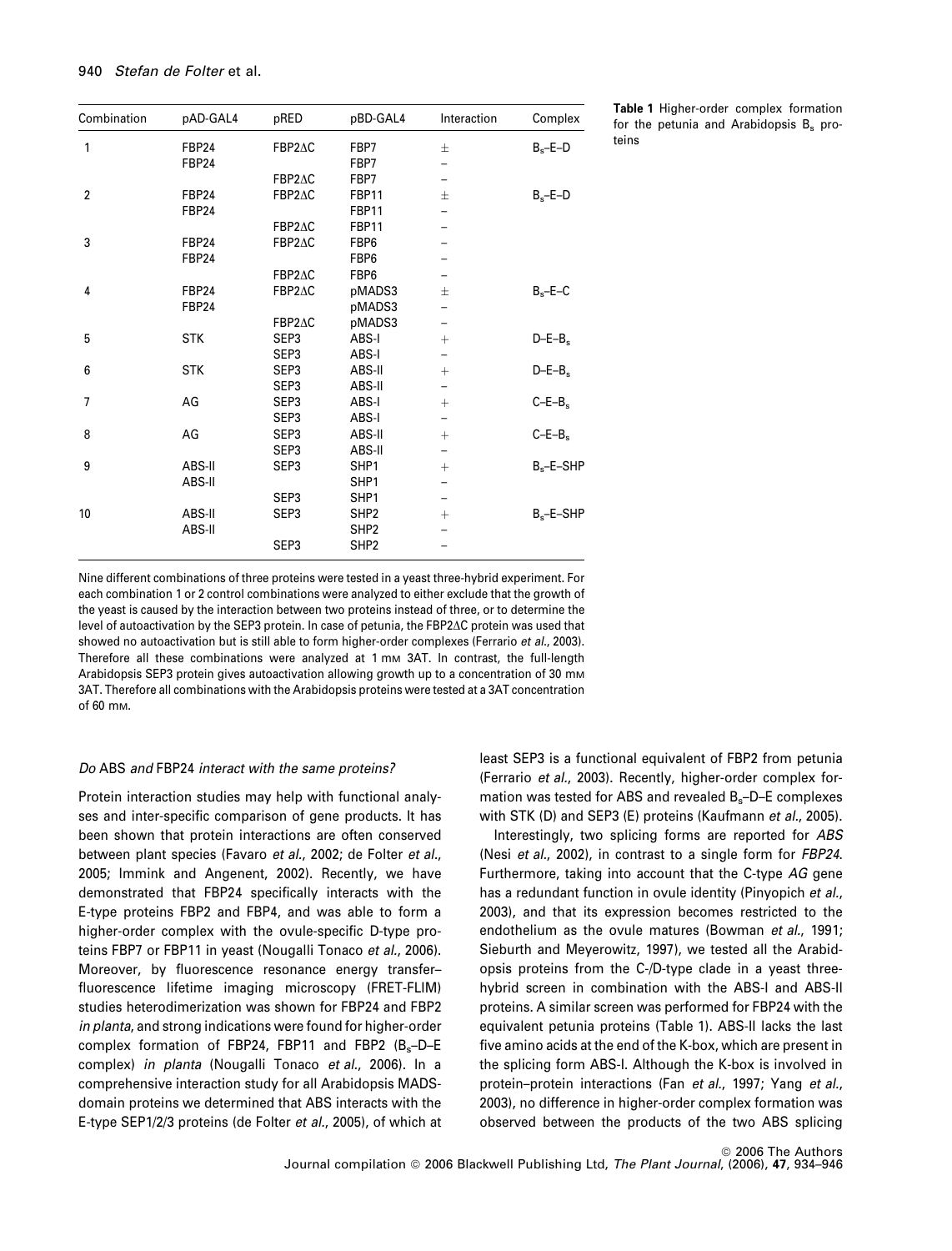variants. In the case of petunia, the complex B<sub>s</sub>-C-E (FBP24pMADS3–FBP2) was found in addition to the previously reported Bs–D–E complex (FBP24–[FBP7/11]–FBP2) (Nougalli Tonaco *et al.*, 2006). In summary, the higher-order complexes that have been tested in yeast are conserved between petunia and Arabidopsis.

# *Can* FBP24 *replace* ABS *in a mutant complementation experiment?*

The *abs* mutant and *fbp24* knock-down lines show similarities, but also exhibit minor differences. Based on the yeast interaction studies, it cannot be concluded that *ABS* and *FBP24* have diverged in function during evolution. Therefore, we performed a mutant complementation experiment with the *abs* mutant, which should reveal whether *ABS* can be replaced by *FBP24* in Arabidopsis. The *FBP24* cDNA under control of the constitutive 35S CaMV promoter (pGD614) was introduced into the Arabidopsis *abs* mutant by crossing. The 35S::FBP24 transgenic line was generated in ecotype Columbia and the expression of *FBP24* in leaves was confirmed by Northern analysis (results not shown). In parallel, we produced 35S::ABS (pGD 797) lines and crossed it into the *abs* genetic background in a similar way as was done for 35S::FBP24. This resulted, however, in a lack of complementation in the case of 35S::FBP24, while the *ABS* gene under the control of the 35S CaMV promoter (pGD797) was able to complement the *abs* mutant as was reported previously by Nesi *et al.* (2002) (results not shown). Despite the fact that *FBP24* failed to complement the *abs* mutant, ectopic expression of *FBP24* caused curly leaves and altered flower and silique development in Arabidopsis in a similar way as 35S::ABS does, which indicates that *FBP24* is ectopically expressed, and that a protein is produced. However, these ectopic expression phenotypes are suggested to be caused by a dominant-negative effect (Kaufmann *et al.*, 2005). Taking into consideration that the 35S CaMV activity in ovules is low in comparison to other tissues (Figure S4), we repeated the complementation experiment, making use of the petunia *FBP7* promoter. This promoter of the petunia D-type *FBP7* MADS-box gene is highly expressed in ovules and seeds (Colombo *et al.*, 1997). Firstly, its expression pattern in Arabidopsis was tested by a fusion with the  $\beta$ -glucuronidase (GUS) reporter gene. This experiment showed that the *FBP7* promoter drives high expression in Arabidopsis ovules as well (Figure S4). Besides the *FBP24* coding region (pARC675), we also generated constructs for both splicing forms of *ABS*, *ABS-I* (or *ABS*; pARC677) and *ABS-II* (shorter version; pARC676), under the control of the *FBP7* promoter. All three constructs were introduced in the homozygous *abs* mutant by the floral dip method (Clough and Bent, 1998). In the case of complementation, the seeds of the  $T_1$  plants (primary transformants) are expected to give brown colored seeds, instead of yellow seeds. We first examined the

expression levels of the introduced genes by Northern blot analysis for at least nine individual plants of each line (Figure S5). Ribonucleic acid was isolated from mature pistils in which the *FBP7* promoter is highly active in Arabidopsis (Figure S4). After ripening, mature seeds were harvested from all Arabidopsis plants. Strikingly, all seeds from *abs* mutant plants expressing the introduced *FBP24* gene (five plants) still had a yellow color, which indicates that the petunia *FBP24* gene expressed in the ovule was not able to complement the Arabidopsis *abs* mutant. In contrast, *abs* mutant plants with the introduced *ABS-I* gene revealed several plants that produced brown seeds. The molecular analysis revealed that all transgenic plants with *ABS-I* expression driven by the *FBP7* promoter (five plants) produced brown colored seed, whereas plants in which no *ABS-I* expression was detected by Northern blot analysis gave only yellow seeds. This demonstrated that the *ABS-I* gene under control of the *FBP7* promoter is able to complement the *abs* mutant, as was shown for the *35S::ABS-I* construct. Surprisingly, seeds from *abs* mutant plants with the introduced splicing variant *ABS-II* were still yellow, indicating that expression of this cDNA failed to complement the mutant (nine plants with expression).

# **Discussion**

MADS-domain proteins are important factors that fulfill a plethora of diverse biological functions in plant development (Ng and Yanofsky, 2001; Riechmann and Meyerowitz, 1997; Theissen *et al.*, 2000). Tightly linked to MADS-domain proteins are floral organ formation and identity, which led to the postulation of the ABC model (Coen and Meyerowitz, 1991; Ferrario *et al.*, 2004). Here we describe the identification and functional analysis of the petunia B<sub>s</sub> gene *FBP24* and its comparison with the Arabidopsis B<sup>s</sup> gene *ABS*.

The petunia *FBP24* and the Arabidopsis *ABS* genes are closely related at the sequence level, but differ in their expression levels and patterns. *FBP24* is highly and specifically expressed during ovule formation and, at later developmental stages, it is restricted to the innermost layer of the integument, the endothelium. In contrast, *ABS* is expressed at a very low level and is not detectable by *in situ* hybridization analysis. Reverse transcriptase-PCR experiments revealed expression in reproductive organs and during seed development (Becker *et al.*, 2002; de Folter *et al.*, 2004; Hennig *et al.*, 2004; Nesi *et al.*, 2002; Parenicova´ *et al.*, 2003). Phenotypical analysis of an *fbp24* knock-down line and an *abs* T-DNA insertion mutant revealed similarities but also striking differences. The petunia mutant ovules degenerated immediately after pollination and only a few developed into viable seeds. In contrast, viable but yellow colored seeds are produced by the Arabidopsis *abs* mutant. Histological analyses suggest that both mutants lack the endothelial layer due to a change in identity of the cells in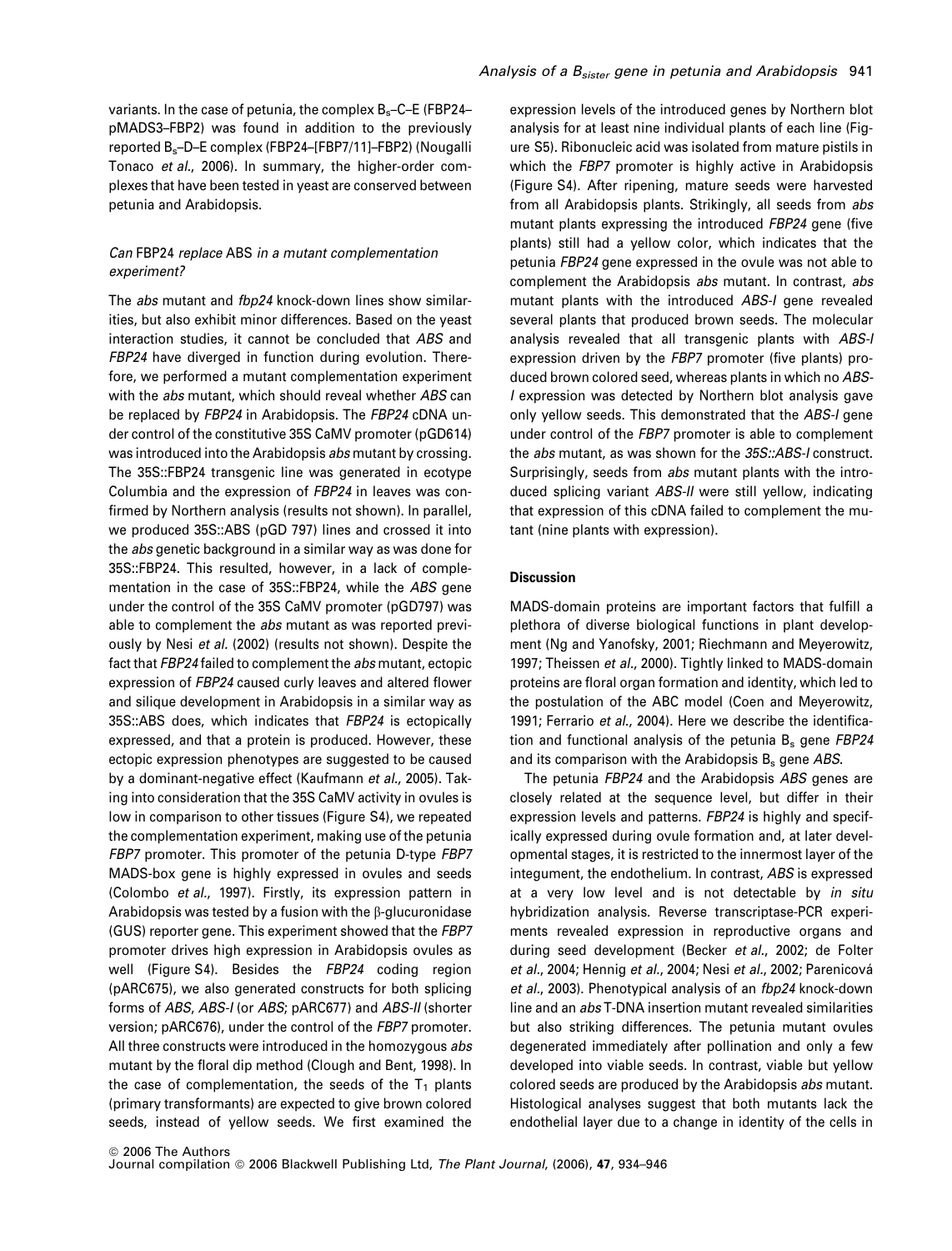this layer. Apparently, the absence of this endothelial layer has a different effect in the two species. Arabidopsis appeared to be able to produce viable seeds without an endothelium, while in petunia the endothelial layer appears to be indispensable. Ablation of the endothelial layer in Arabidopsis also resulted in normal seeds, and this has been shown to have no effect on embryo or endosperm development (Debeaujon *et al.*, 2003). Interestingly, there exists a structural difference between petunia and Arabidopsis ovules with respect to the number of integuments. Arabidopsis ovules contain a double integument (bitegmic ovules), like most angiosperms, while petunia ovules have only one integument (unitegmic ovules) (Angenent and Colombo, 1996). It is tempting to speculate that an endothelial layer is more important when a plant species has only one integument, although evidence for this hypothesis is lacking.

The yellow seed phenotype in the Arabidopsis *abs* mutant, as previously reported for the *tt16*/*abs* mutant (Nesi *et al.*, 2002), is due to a lack of PAs that normally accumulate in the endothelial layer only (Devic *et al.*, 1999). The altered pigmentation is probably a secondary effect due to a change in identity of the endothelial cells. In petunia, these PAs still accumulate in the *FBP24* knock-down lines, in which the endothelial layer is dramatically affected, indicating that these pigmentation molecules are also produced in other layers of the integument and seed coat.

It is important to note that the *fbp24* knock-down lines are most likely not affecting a single gene because the *fbp24* knock-out mutant did not show any altered phenotype. Therefore, it is likely that at least one more gene, which may act redundantly with *FBP24* to control development of the endothelium, is simultaneously suppressed in the *fbp24* knock-down lines. The most likely candidates for a redundant action with *FBP24* were tested and appeared to not to be affected in the knock-down lines. Therefore, other petunia MADS-box genes that have not yet been identified may be involved in development of the endothelium. The two paralogs *FBP7* and *FBP11*, which were not downregulated in the mutant, are important factors for proper endothelial development (Colombo *et al.*, 1997). Simultaneous suppression of *FBP7* and *FBP11* resulted in precocious degeneration of the endothelium during late seed development in weak *FBP7*/*FBP11* co-suppression lines, which subsequently resulted in the degeneration of the endosperm. Nevertheless, embryo development was not dramatically affected and seeds were still viable. These observations indicate that besides *FBP24* the D-type genes *FBP7* and *FBP11* are also required for development of the endothelium. This is consistent with their predominant expression in the endothelial layer and is further supported by the fact that they are components of a higher-order complex formed in yeast and in plant cells (Nougalli Tonaco *et al.*, 2006), which suggests that they perform this role in concert with FBP24 and potentially other factors.

An important question is whether the B-sister genes from petunia and Arabidopsis are functionally interchangeable, as this may provide clues about functional conservation across different angiosperm lineages. Protein–protein interactions are conserved among species and, therefore, may help to predict protein functions that have been conserved during evolution and to identify functionally equivalent proteins (Favaro *et al.*, 2002; de Folter *et al.*, 2005; Immink and Angenent, 2002). Yeast protein interaction screens revealed that FBP24 and ABS interacted with a similar set of floral organ identity proteins. The higherorder protein complexes Bs–C–E and Bs–D–E were identified for both petunia and Arabidopsis. Interestingly, for petunia the  $B_s-C-E$  complex could only be identified for the combination FBP24–pMADS3–FBP2 and not in combination with the second putative C-type protein FBP6. This preference for one of the duplicated genes encoding a putative C-type protein was reported previously for petunia for the higher-order complexes of FBP2, with specific combinations of B-type and C-type proteins (Ferrario *et al.*, 2003). It was speculated that these complexes are recruited for slightly different functions. Furthermore, the petunia higher-order protein complex Bs–D–E (FBP24–FBP11–FBP2) was recently reported *in planta* by FRET-FLIM analyses, as well as in yeast (Nougalli Tonaco *et al.*, 2006). Taking all these results together, and consistent with the proposed 'quartet model' of MADS-domain transcription factor function (Theissen, 2001; Theissen and Saedler, 2001), we propose that the conserved higher-order protein complex Bs–D–E is necessary to determine endothelial identity, at least in petunia and Arabidopsis. Despite the similarities in protein interactions and ternary complexes formed with ABS and FBP24, the mutant complementation experiments revealed that *FBP24* cannot replace *ABS* in Arabidopsis. This lack of complementation by *FBP24* cannot be explained by the failure to form heterologous higher-order protein complexes, because FBP24 was able to form complexes with STK and SEP3 in yeast (SdF, RGHI and GCA, unpubl. results). Possibly, the heterologous protein complex possesses a different affinity for target DNA sequences or, alternatively, the target DNA sequences have evolved differently in the two species. Another explanation could be that a specific co-factor is missing or unable to bind, and hence the complex is not able to act on the downstream target genes. A recent study with the C-type genes in antirrhinum and comparison with Arabidopsis demonstrated that paralogs may evolve differently in different species. The antirrhinum ortholog of *AG* is *FARINELLI* (*FAR*), but the paralog *PLENA* (*PLE*) is the equivalent of AG from a functional point of view (Causier *et al.*, 2005). In a similar way, the presumed orthologous Bsister genes *FBP24* and *ABS* may have deviated slightly after the divergence of the Asterids (petunia) and Rosids (Arabidopsis).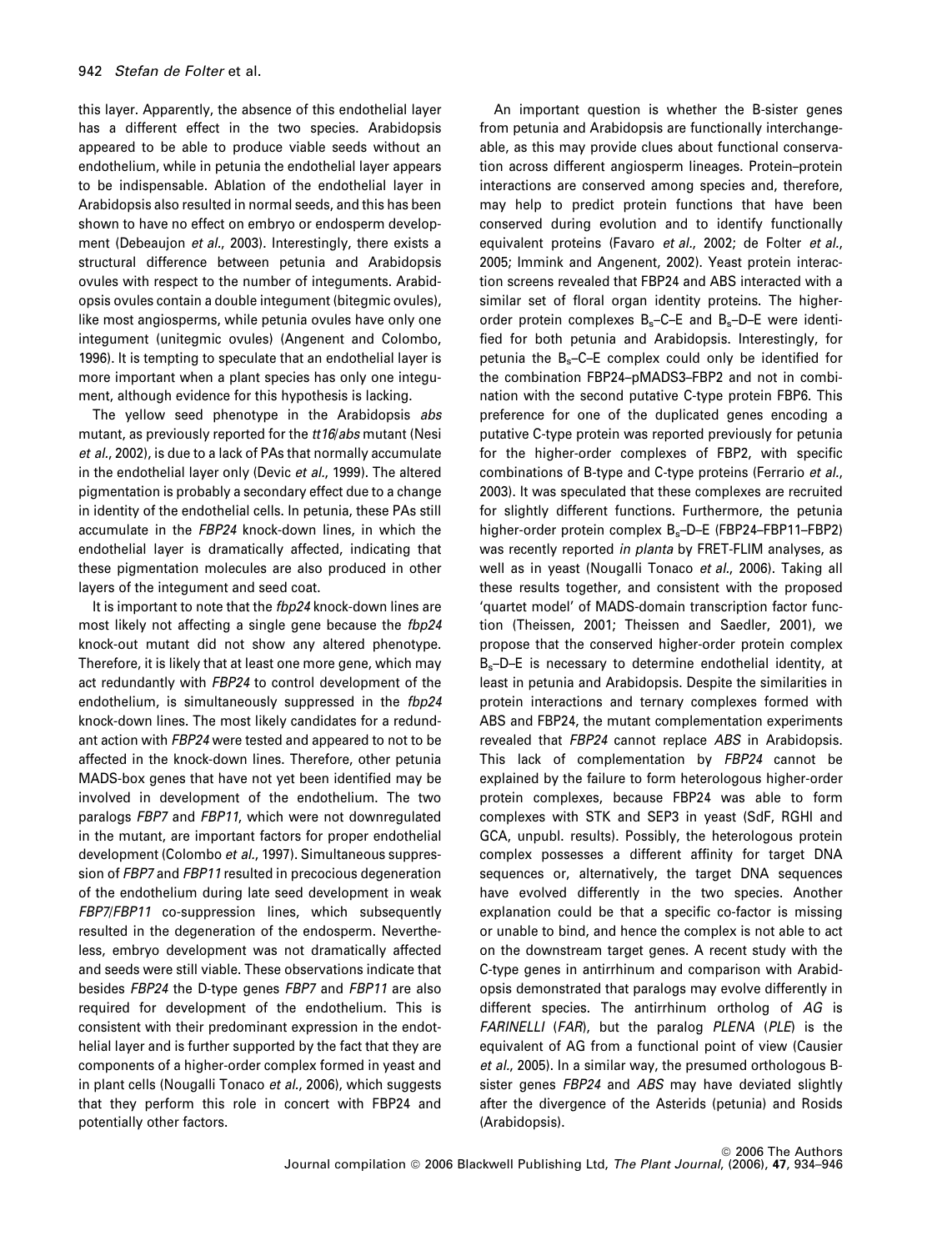# Experimental procedures

#### *Plant growth*

*Petunia hybrida*, *Arabidopsis thaliana*, transgenic and mutant plants were grown under normal greenhouse conditions (22°C, long-day light regime). The *fbp24* transposon insertion mutant was in a petunia W138 background and all other petunia experiments were conducted in the W115 background. The Arabidopsis *abs* mutant was in the ecotype Wassilevskija-3 (Ws-3), the ET447 enhancer detector line in Landsberg *erecta* (L*er*), and ectopic expression studies were performed in Columbia-0 (Col-0).

#### *Sequence analyses*

Full-length amino acid sequence comparisons were performed using the multiple sequence alignment program CLUSTALX (v. 1.5b) (Thompson *et al.*, 1997). A phylogenetic tree was generated using the neighbor-joining method in CLUSTALX and bootstrap analysis was performed on 100 data sets, and branches with values of <50 were collapsed. The tree was visualized using the software program TREEVIEW (v. 1.6.6) (Page, 1996). Sequences included in the phylogenetic analysis were from Arabidopsis (AG, X53579; STK, U20182; SEP3, AF015552; ABS, AJ318098; PI, D30807; AP3, M86357) and from petunia (FBP6, X68675; pMADS3, X72912; FBP7, X81651; FBP11, X81852; FBP5, AF335235; FBP2, M91666; FBP24, AF335242; FBP1, M91190; pMADS2, X69947; PhTM6, AY532264; pMADS1, X69946).

#### *Construction of binary vectors and plant transformation*

The *FBP24* (AF335242) ORF was PCR amplified and subcloned into pGEM®-T Easy (Promega, Madison, WI, USA). In parallel, the expression cassette of the pGD120 vector (Immink *et al.*, 2002; Nougalli Tonaco *et al.*, 2006) was cloned as a *Asc*I–*Pac*I fragment into the pBINPLUS vector (van Engelen *et al.*, 1995), giving the binary expression vector pGD121. Subsequently, the *FBP24* coding region was transferred by *Xba*I/*Xho*I digestion into the binary pGD121 vector, resulting in the construct pGD614. Cloning of the *ABS-I* (AJ318098) and *ABS-II* (AY141212, shorter version) ORFs was described previously (de Folter *et al.*, 2005; Parenicová *et al.*, 2003). The genomic *ABS* locus was amplified by PCR in a similar way as the previously described *ABS* ORFs and recombined into pDONR-207 (Invitrogen, Carlsbad, CA, USA) to generate a Gateway<sup>TM</sup> entry clone. Subsequently the obtained *ABS* clone was recombined into the binary Gateway™ overexpression vector pGD625, under the control of the double 35S CaMV enhancer, resulting in the pGD797 construct. The pGD625 Gateway™ destination vector was made by changing the orientation of the expression cassette in pGD120 by digestion with *Eco*RI, followed by ligation, resulting in pGD622. The pGD622 vector was digested with *Xba*I, treated with Klenow fragment, followed by ligation of the Gateway™ RF-A cassette (Invitrogen), resulting in pGD624. Finally, this vector was digested with *Asc*I/*Pac*I to transfer the complete expression cassette to an *Asc*I/ *Pac*I-digested pBIN19 binary vector (Bevan, 1984). The binary pFBP7:GUS reporter construct (pFBP202/pARC443) was described previously (Colombo *et al.*, 1997). Constructs pARC675, 676 and 677, expressing *FBP24*, *ABS-II* and *ABS-I* under control of the *FBP7* promoter, respectively, were obtained as follows. Initially, the *FBP7* promoter fragment (*pFBP7*) was PCR amplified, using the binary FBP7:GUS construct (pARC443) as template, and adding a 5¢-*Asc*I site and a 3¢-*Nco*I site to the promoter. The obtained fragment was

cloned into pGEM<sup>®</sup>-T Easy (Promega). In parallel *ABS-I, ABS-II* and *FBP24* full-length coding regions were amplified by PCR, adding a *Ncol* site to the 5'-end and a *Sacl* site to the 3'-end. All three fragments were cloned into pGEM®-T Easy (Promega). Subsequently, all the obtained pGEM®-T Easy vectors were partially digested with *Nco*I/*Sac*I, and the MADS-box gene fragments were cloned behind the *pFBP7* fragment. In the next step the three '*pFBP7-*MADS-box gene' fragments were cloned as *Asc*I/*Sac*I fragments into the binary pGD121 vector. In the latter step the 35S CaMV promoter of pGD121 is replaced by *pFBP7*. The final constructs were analyzed by sequencing (DYEnamic<sup>™</sup> ET Terminator Cycle Sequencing Kit; Amersham Biosciences, Piscataway, NJ, USA) and designated pARC675, pARC676 and pARC677.

# abs *mutant identification*

The T-DNA insertion in the *AGL32/ABS/TT16* locus (*At5g23260*) was identified in the T-DNA population of the Knockout Facility of Wisconsin (Sussman *et al.*, 2000). The position of the T-DNA insert was determined by PCR and sequencing and was localized in the 3' region of the first intron, 51 nucleotides upstream of the start of the second exon. This novel *abs* allele was designated as *tt16-6*, in accordance with the nomenclature used by Nesi *et al.* (2002) and Kaufmann *et al.* (2005).

# *DNA gel blot analysis*

Total plant DNA was isolated from petunia leaf material according to Koes *et al.* (1986). Ten micrograms was digested with either *EcoRI, HindIII, BamHI or Sall, seperated on a 0.8% agarose gel in 1×* Tris-acetate–EDTA (TAE) buffer, and followed by blotting onto Hybond-N  $+$  membrane (Amersham Biosciences) in 0.4 M NaOH solution. The full-length *FBP24* cDNA probe was labelled with the RadPrime DNA Labeling System (Invitrogen) and the blot was hybridized as described by Angenent *et al.* (1992). The blot was washed under low-stringent conditions at 55°C with  $2\times$  SSC, 1% SDS.

#### *RNA gel blot analysis and* in situ *hybridization*

Total RNA was isolated from frozen plant tissue according to Verwoerd *et al.* (1989). Five micrograms of each RNA sample was denatured by 1.5 M glyoxal, separated on a 1.2% agarose gel in 15 mM Na-phosphate buffer pH 6.5, checked for equal loading by staining with ethidium bromide, and followed by blotting onto Hy $bond-N + memberane$  (Amersham Biosciences) in 25 mm Na-phosphate buffer pH 6.5. Probes were labelled with the RadPrime DNA Labeling System (Invitrogen) and blots were hybridized as described by Angenent *et al.* (1992). Probes were prepared by amplification of specific 3¢ regions with the following primers: *FBP24*, PRI112, 5'-CTCGTGCCGATTCGGCACGAGTG and PRI657, 5'-TGT-CGACGATCAGTCA-TAACTAGGGCC, *ABS*, PRI668, 5¢-CTCATTGA-CCGATACTTGCATACC and PRI416, 5¢-CCGTCGACTTAATCAT TCTGGGCCGTTGGATC.

*In situ* hybridizations were performed as described by Cañas et al. (1994). Initially, a PCR was performed with a T7 primer and a FBP24 specific forward primer (PRI656, 5'-GATGATCATTATGGGG-AGGGG), using the pBD-GAL4-FBP24 plasmid as template. Subsequently, 10 µl of the obtained PCR product was used to synthesize the digoxigenin-labelled RNA probe by T7 polymerase-driven *in vitro* transcription, according to the manufacturer's instructions (Boehringer Mannheim GmbH, Germany).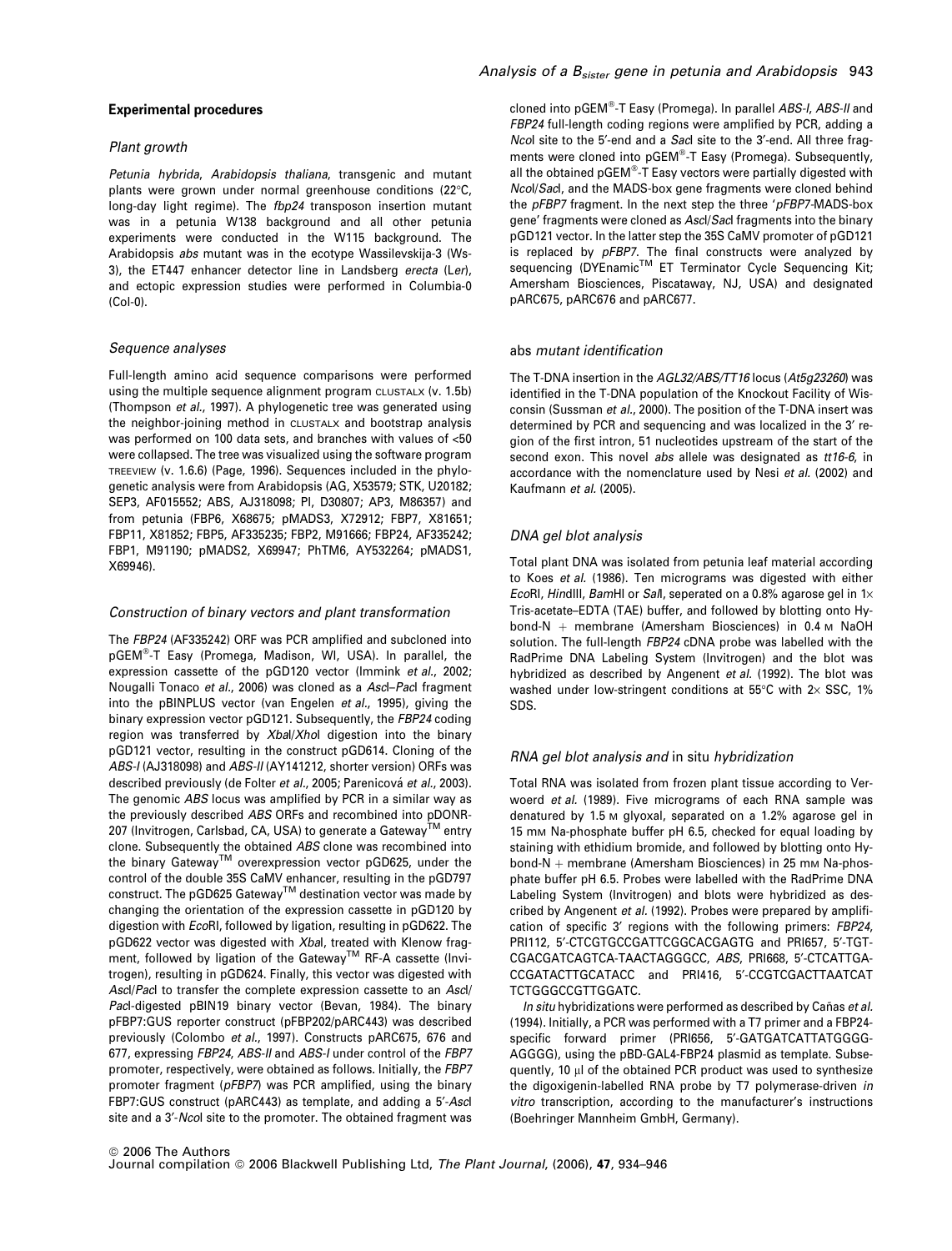# **Microscopy**

Petunia ovaries of the *fbp24* knock-down lines and wild-type W115 were fixed in a solution of three parts 50% ethanol with one part of acetic acid, and incubated twice for 10 min with vacuum applied at room temperature. The material was rinsed with 70% ethanol and incubated overnight, followed by dehydration in a series of alcohol solutions (70%, 96% and 100% ethanol) for 15 min each. The material was embedded in hydroxy-ethylmethacrylate Technovit 7100 (Heraeus Kulzer, Wehrheim, Germany) according to the manufacturer's instructions, and as described previously (Angenent *et al.*, 1993). Sections (5–8 µm) were made on a rotary microtome (Reichert-Jung 2040; Leica, Rijswijk, the Netherlands) and stained for 1 min with a solution of 1% toluidine blue and 1% sodium tetraborate (w/v) in distilled water.

Whole-mount vanillin staining was performed on ovules and developing seeds in a solution of 1% (w/v) vanillin (Sigma-Aldrich, St. Louis, MO, USA) in 6 m HCl at room temperature for 10 min. Clearing of ovules and developing seeds was obtained by incubation in Hoyer's solution (7.5 g Arabic gum, 100 g chloral hydrate, 5 ml glycerol, and 60 ml water) (Liu and Meinke, 1998) for a few hours to overnight at room temperature.

To detect GUS activity (Jefferson *et al.*, 1987), Arabidopsis inflorescences and siliques were fixed in 90% ice-cold acetone for 1 h at -20°C, followed by three rinses with 0.1 M Na-phosphate buffer pH 7.0 containing 1 mm potassium ferrocyanide. The three rinse steps in total took 1 h and during the first rinse step vacuum was applied for about 15 min. Finally, the substrate was added to the samples, containing 50 mm Na-phosphate buffer pH 7.0, 1 mm EDTA, 0.1% (v.v) Triton X-100, 1 mm potassium ferrocyanide and 1 mm X-Gluc (Duchefa, Haarlem, the Netherlands), and vacuum was applied for 5 min, followed by incubation from overnight to several days at 37°C  $\,$ in the dark. Chlorophyll was removed by first 1 h incubation in 96% ethanol and then transfer to 70% ethanol. After GUS detection and chlorophyll removal, Arabidopsis tissue used for embedding was transferred to 96% ethanol, followed by the manufacturer's instructions for Technovit 7100 embedding (Heraeus Kulzer). All samples were observed with a Nikon Optiphot microscope equipped with Normaski optics or a Zeiss Stemi SV8 stereo microscope (Carl Zeiss, Oberkochen, Germany).

# *Protein–protein interactions*

All yeast two-hybrid experiments were performed as described by Immink *et al.*(2003) and all three-hybrid experiments as described by Ferrario *et al.* (2003). Higher-order complex formation was scored after incubation of the yeast at 20°C for at least 5 days. The gene encoding for the third protein was cloned into the pREDnlsA vector (Ferrario *et al.*, 2003). *FBP2* was cloned with a truncation at the 3¢-end, to overcome the strong autoactivation by the encoded protein, as described (Ferrario *et al.*, 2003). The SEP3 protein gives autoactivation as well; however, this could be overcome by screening at a 3 amino-triazole (3AT) concentration above 40 mm. Therefore, the fulllength *SEP3* ORF was cloned into the pREDnlsA vector, and used in the screens for higher-order complex formation at high concentrations of 3AT. For the interaction studies with Arabidopsis MADSdomain proteins the previously generated Gateway<sup>TM</sup> compatible yeast two-hybrid vectors were used (de Folter *et al.*, 2005), whereas for the petunia experiments, the vectors generated by Immink *et al.* (2003) and Nougalli Tonaco *et al.* (2006), were used.

# Acknowledgements

We thank Michiel Vandenbussche for the *dTph1* transposon insertion *fbp24* mutant and the Arabidopsis Wisconsin Knockout Facility for the *abs* T-DNA insertion mutant. Furthermore, we would like to thank Nayelli Marsch-Martinez for discussions and suggestions and Kerstin Kaufmann for critically reading the manuscript. This work is, in part, sponsored by the Netherlands Proteomics Centre, the EU-Regulatory Gene Initiative in Arabidopsis project (QLG2-1999- 00876).

#### Supplementary Material

The following supplementary material is available for this article online:

Figure S1. Northern blot analysis of *FBP24* expression level in leaves and ovaries of transgenic petunia plants.

Figure S2. Southern blot analysis to determine the copy number of *FBP24* in the petunia genome.

Figure S3. Northern blot analyses of *FBP24*, *FBP2*, *FBP7*, and *PhTM6* expression levels in transgenic petunia plants with construct pGD614.

Figure S4. Reporter GUS expression in *Arabidopsis thaliana* (WS-3). Figure S5. Northern blot analyses of *FBP24* and *ABS* expression

levels in pistils of transgenic Arabidopsis *abs* mutant plants. This material is available as part of the online article from http:// www.blackwell-synergy.com

#### References

- Angenent, G.C. and Colombo, L. (1996) Molecular control of ovule development. *Trends Plant Sci.* 1, 228–232.
- Angenent, G.C., Busscher, M., Franken, J., Mol, J.N. and van Tunen, A.J. (1992) Differential expression of two MADS box genes in wild-type and mutant petunia flowers. *Plant Cell*, 4, 983–993.
- Angenent, G.C., Franken, J., Busscher, M., Colombo, L. and van Tunen, A.J. (1993) Petal and stamen formation in petunia is regulated by the homeotic gene *fbp1*. *Plant J.* 4, 101–112.
- Angenent, G.C., Franken, J., Busscher, M., Weiss, D. and van Tunen, A.J. (1994) Co-suppression of the petunia homeotic gene *fbp2* affects the identity of the generative meristem. *Plant J.* 5, 33–44.
- Angenent, G.C., Franken, J., Busscher, M., van Dijken, A., van Went, J.L., Dons, H.J. and van Tunen, A.J. (1995) A novel class of MADS box genes is involved in ovule development in petunia. *Plant Cell*, 7, 1569–1582.
- Becker, A., Kaufmann, K., Freialdenhoven, A., Vincent, C., Li, M.A., Saedler, H. and Theissen, G. (2002) A novel MADS-box gene subfamily with a sister-group relationship to class B floral homeotic genes. *Mol. Gen. Gen.* 266, 942–950.
- Bevan, M. (1984) Binary Agrobacterium vectors for plant transformation. *Nucleic Acids Res.*, 12, 8711–8721.
- Bowman, J.L., Drews, G.N. and Meyerowitz, E.M. (1991) Expression of the Arabidopsis floral homeotic gene *AGAMOUS* is restricted to specific cell types late in flower development. *Plant Cell*, 3, 749– 758.
- Cañas, L.A., Busscher, M., Angenent, G.C., Beltran, J.-P. and van Tunen, A.J. (1994) Nuclear localization of the petunia MADS box protein FBPI. *Plant J.* 6, 597–604.
- Causier, B., Castillo, R., Zhou, J., Ingram, R., Xue, Y., Schwarz-Sommer, Z. and Davies, B. (2005) Evolution in action: following function in duplicated floral homeotic genes. *Curr. Biol.* 15, 1508– 1512.
- Chaudhury, A.M., Craig, S., Dennis, E.S. and Peacock, W.J. (1998) Ovule and embryo development, apomixis and fertilization. *Curr. Opin. Plant Biol.* 1, 26–31.

© 2006 The Authors Journal compilation ª 2006 Blackwell Publishing Ltd, *The Plant Journal*, (2006), 47, 934–946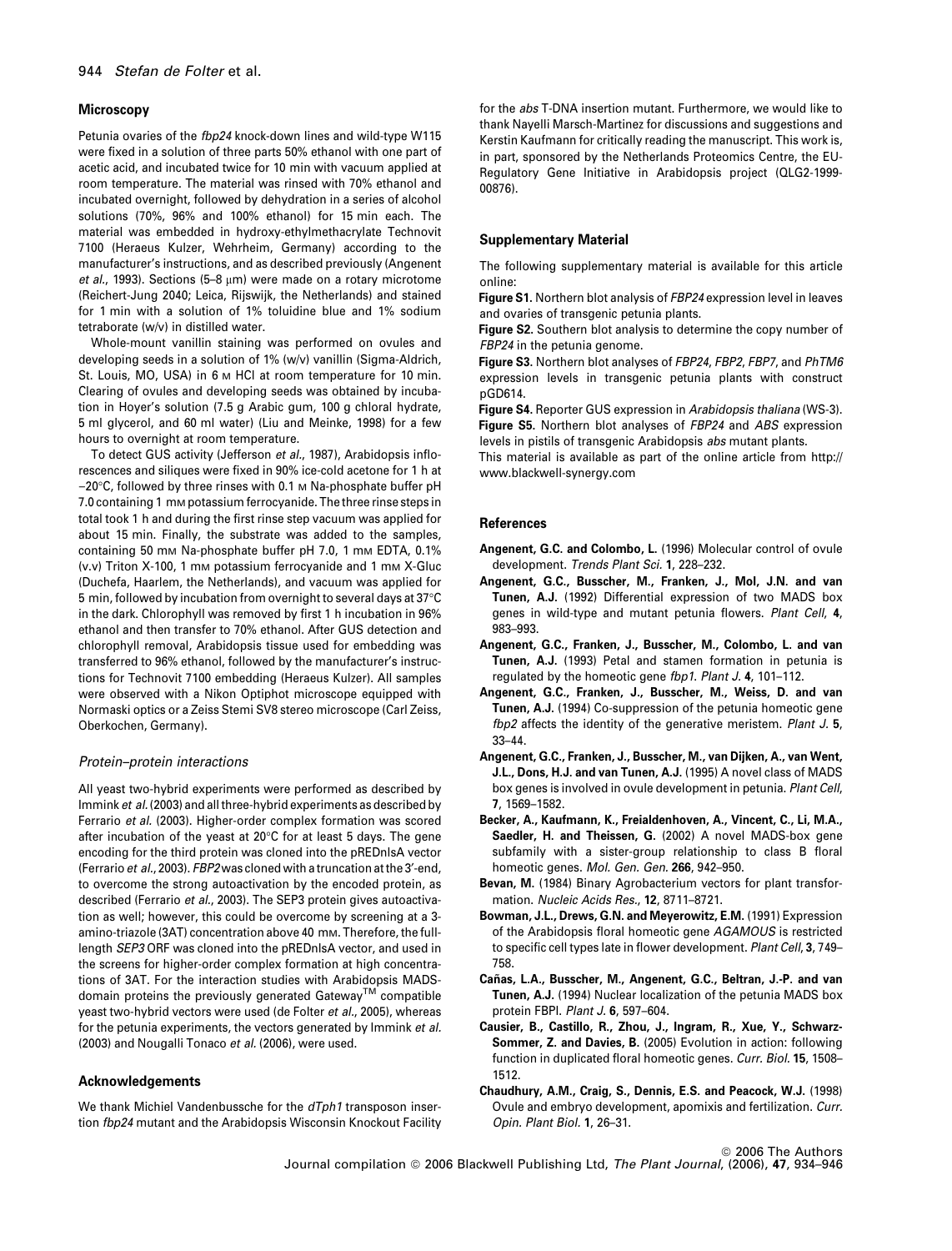- Clough, S.J. and Bent, A.F. (1998) Floral dip: a simplified method for Agrobacterium-mediated transformation of *Arabidopsis thaliana*. *Plant J.* 16, 735–743.
- Coen, E.S. and Meyerowitz, E.M. (1991) The war of the whorls: genetic interactions controlling flower development. *Nature*, 353, 31–37.
- Colombo, L., Franken, J., Koetje, E., van Went, J., Dons, H.J., Angenent, G.C. and van Tunen, A.J. (1995) The petunia MADS box gene *FBP11* determines ovule identity. *Plant Cell*, 7, 1859–1868.
- Colombo, L., Franken, J., Van der Krol, A.R., Wittich, P.E., Dons, H. and Angenent, G.C. (1997) Down-regulation of ovule-specific MADS box genes from petunia results in maternally controlled defects in seed development. *Plant Cell*, 9, 703–715.
- Debeaujon, I., Leon-Kloosterziel, K.M. and Koornneef, M. (2000) Influence of the testa on seed dormancy, germination, and longevity in Arabidopsis. *Plant Physiol.* 122, 403–414.
- Debeaujon, I., Peeters, A.J., Leon-Kloosterziel, K.M. and Koornneef, M. (2001) The *TRANSPARENT TESTA12* gene of Arabidopsis encodes a multidrug secondary transporter-like protein required for flavonoid sequestration in vacuoles of the seed coat endothelium. *Plant Cell*, 13, 853–871.
- Debeaujon, I., Nesi, N., Perez, P., Devic, M., Grandjean, O., Caboche, M. and Lepiniec, L. (2003) Proanthocyanidin-accumulating cells in Arabidopsis testa: regulation of differentiation and role in seed development. *Plant Cell*, 15, 2514–2531.
- Devic, M., Guilleminot, J., Debeaujon, I., Bechtold, N., Bensaude, E., Koornneef, M., Pelletier, G. and Delseny, M. (1999) The *BANYULS* gene encodes a DFR-like protein and is a marker of early seed coat development. *Plant J.* 19, 387–398.
- van Engelen, F.A., Molthoff, J.W., Conner, A.J., Nap, J.P., Pereira, A. and Stiekema, W.J. (1995) pBINPLUS: an improved plant transformation vector based on pBIN19. *Transgenic Res.* 4, 288–290.
- Fan, H.-Y., Hu, Y., Tudor, M. and Ma, H. (1997) Specific interactions between the K domains of AG and AGLs, members of the MADS domain family of DNA binding proteins. *Plant J.* 12, 999–1010.
- Favaro, R., Immink, R.G.H., Ferioli, V., Bernasconi, B., Byzova, M., Angenent, G.C., Kater, M. and Colombo, L. (2002) Ovule-specific MADS-box proteins have conserved protein–protein interactions in monocot and dicot plants. *Mol. Gen. Gen.* 268, 152–159.
- Favaro, R., Pinyopich, A., Battaglia, R., Kooiker, M., Borghi, L., Ditta, G., Yanofsky, M.F., Kater, M.M. and Colombo, L. (2003) MADSbox protein complexes control carpel and ovule development in Arabidopsis. *Plant Cell*, 15, 2603–2611.
- Ferrario, S., Immink, R.G., Shchennikova, A., Busscher-Lange, J. and Angenent, G.C. (2003) The MADS box gene *FBP2* is required for SEPALLATA function in petunia. *Plant Cell*, 15, 914–925.
- Ferrario, S., Immink, R.G. and Angenent, G.C. (2004) Conservation and diversity in flower land. *Curr. Opin. Plant Biol.* 7, 84–91.
- de Folter, S., Busscher, J., Colombo, L., Losa, A. and Angenent, G.C. (2004) Transcript profiling of transcription factor genes during silique development in Arabidopsis. *Plant Mol. Biol.* 56, 351–366.
- de Folter, S., Immink, R.G.H., Kieffer, M. et al. (2005) Comprehensive interaction map of the Arabidopsis MADS box transcription factors. *Plant Cell*, 17, 1424–1433.
- Gardner, R.O. (1975) Vanillin-hydrochloric acid as a histochemical test for tannin. *Stain Technol*, 50, 315–317.
- Gasser, C.S. and Robinson-Beers, K. (1993) Pistil development. *Plant Cell*, 5, 1231–1239.
- Gasser, C.S., Broadhvest, J. and Hauser, B.A. (1998) Genetic analysis of ovule development. *Annu. Rev. Plant Physiol. Plant Mol. Biol.* 49, 1–24.
- Goto, K. and Meyerowitz, E.M. (1994) Function and regulation of the Arabidopsis floral homeotic gene *PISTILLATA*. *Genes Dev.* 8, 1548–1560.
- Grossniklaus, U. and Schneitz, K. (1998) The molecular and genetic basis of ovule and megagametophyte development. *Semin Cell Dev. Biol.* 9, 227–238.
- Haughn, G. and Chaudhury, A. (2005) Genetic analysis of seed coat development in Arabidopsis. *Trends Plant Sci.* 10, 472–477.
- Hennig, L., Gruissem, W., Grossniklaus, U. and Kohler, C. (2004) Transcriptional programs of early reproductive stages in Arabidopsis. *Plant Physiol.* 135, 1765–1775.
- Immink, R.G.H. and Angenent, G.C. (2002) Transcription factors do it together: the hows and whys of studying protein–protein interactions. *Trends Plant Sci.* 7, 531–534.
- Immink, R.G.H., Gadella, T.W.J. Jr., Ferrario, S., Busscher, M. and Angenent, G.C. (2002) Analysis of MADS box protein–protein interactions in living plant cells. *Proc. Natl Acad. Sci. USA* 99, 2416–2421.
- Immink, R.G.H., Ferrario, S., Busscher Lange, J., Kooiker, M., Busscher, M. and Angenent, G.C. (2003) Analysis of the petunia MADS-box transcription factor family. *Mol. Gen. Gen.* 268, 598– 606.
- Jack, T., Brockman, L.L. and Meyerowitz, E.M. (1992) The homeotic gene *APETALA3* of *Arabidopsis thaliana* encodes a MADS box and is expressed in petals and stamens. *Cell*, 68, 683–697.
- Jefferson, R.A., Kavanagh, T.A. and Bevan, M.W. (1987) GUS fusions: beta-glucuronidase as a sensitive and versatile gene fusion marker in higher plants. *EMBO J.* 6, 3901–3907.
- Kapil, R.N. and Tiwari, S.C. (1978) The integumentary tapetum. *Bot. Rev.* 44, 457–490.
- Kaufmann, K., Anfang, N., Saedler, H. and Theissen, G. (2005) Mutant analysis, protein–protein interactions and subcellular localization of the Arabidopsis B<sub>sister</sub> (ABS) protein. *Mol. Gen. Gen.* 274, 103–118.
- Koes, R.E., Spelt, C.E., Reif, H.J., van den Elzen, P.J., Veltkamp, E. and Mol, J.N. (1986) Floral tissue of *Petunia hybrida* (V30) expresses only one member of the chalcone synthase multigene family. *Nucleic Acids Res.* 14, 5229–5239.
- Kristensen, K.N. and Aastrup, S. (1986) A non-destructive screening method for proanthocyanidin-free barley mutants. *Carlsberg Res. Commun.* 51, 509–513.
- Liu, C.-M. and Meinke, D.W. (1998) The *titan* mutants of Arabidopsis are disrupted in mitosis and cell cycle control during seed development. *Plant J.* 16, 21–31.
- Nesi, N., Debeaujon, I., Jond, C., Stewart, A.J., Jenkins, G.I., Caboche, M. and Lepiniec, L. (2002) The *TRANSPARENT TESTA16* locus encodes the ARABIDOPSIS BSISTER MADS domain protein and is required for proper development and pigmentation of the seed coat. *Plant Cell*, 14, 2463–2479.
- Ng, M. and Yanofsky, M.F. (2001) Function and evolution of the plant MADS-box gene family. *Nat. Rev. Genet.* 2, 186–195.
- Nougalli Tonaco, I.A., Borst, J.W., De Vries, S.C., Angenent, G.C. and Immink, R.G.H. (2006) In vivo imaging of MADS box transcription factor interactions. *J. Exp. Bot.* 57, 33–42.
- Page, R.D. (1996) TreeView: an application to display phylogenetic trees on personal computers. *Comput. Appl. Biosci.* 12, 357– 358.
- Parenicová, L., de Folter, S., Kieffer, M. et al. (2003) Molecular and phylogenetic analyses of the complete MADS-box transcription factor family in Arabidopsis: new openings to the MADS world. *Plant Cell*, 15, 1538–1551.
- Pinyopich, A., Ditta, G.S., Savidge, B., Liljegren, S.J., Baumann, E., Wisman, E. and Yanofsky, M.F. (2003) Assessing the redundancy of MADS-box genes during carpel and ovule development. *Nature*, 424, 85–88.
- Reiser, L. and Fischer, R.L. (1993) The ovule and the embryo sac. *Plant Cell*, 5, 1291–1301.

<sup>©</sup> 2006 The Authors

Journal compilation ª 2006 Blackwell Publishing Ltd, *The Plant Journal*, (2006), 47, 934–946